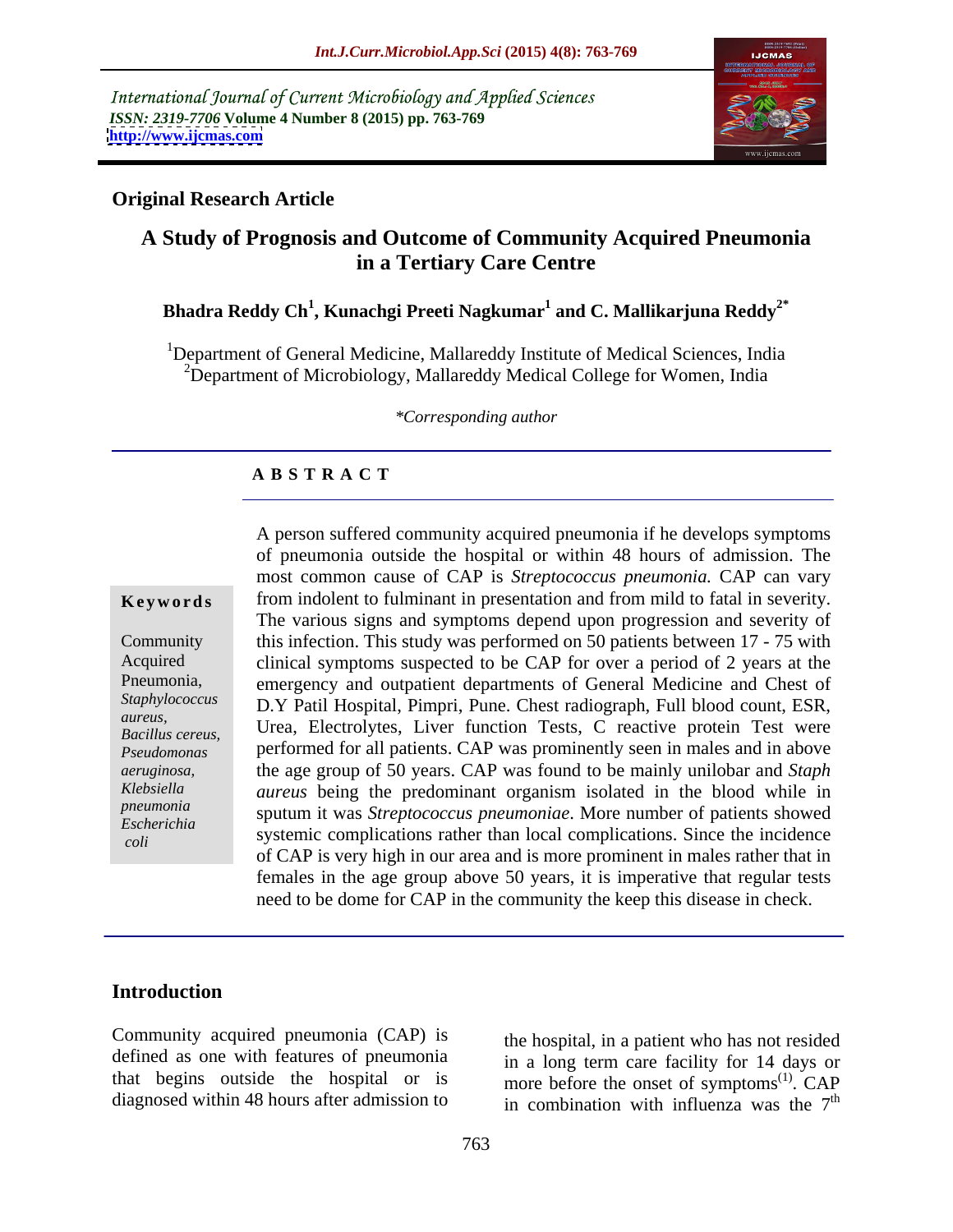leading cause of death in the  $US^{(2)}$ . As suspected to be CAP. 50 Patients between estimated 4 million adults were diagnosed 17 - 75 years of age were included in the with CAP in US, resulting in 1.2 million study. Chest radiograph, Full blood count, hospitalizations<sup>(3)</sup>. The annual incidence of ESR, Urea, Electrolytes, Liver function CAP in those aged over 65 years has been Tests, C reactive protein Test were estimated to be between 24 and 44 cases per performed for all patients. Specific 1000<sup>(4)</sup>. About 15 million children die each year as a consequence of acute respiratory of sputum, blood, pleural fluid and culture infection,  $1/3^{rd}$  of them from pneumonia. and sensitivity were done.  $96\%$  of these occur in developing countries  $(5,6)$ .

The most common cause of CAP is recorded. Correlation between the organism Streptococcus pneumonia, followed by and its clinical, radiological and pathological Haemophilus influenza, Mycoplasma features were analyzed and the most pneumonia, Chlamydia pneumonia, common cause of CAP was identified. Staphylococcus aureus, Tuberculosis, Neisseria meningitidis, Klebsiella **Results and Discussion** pneumonia, to name a few bacteria. Pneumocystis carinii pneumoniae, A total of 50 patients between the age of 17 Cryptococcus pneumonia, Histoplasma 75 years were studied. CAP was found to capsulatum,, Influenza virus, Adeno virus, be more prominent in the age group of 51 RSV are some of the fungal and viral causes 64 years (5), with the incidence marginally

presentation and from mild to fatal in incidence of CAP than females (Chart : 2) severity. The various signs and symptoms depend upon progression and severity of this infection. The patient is frequently febrile, were Fever (96%), Cough ( 93%), Shortness with tachycardia, chills and / or sweats and of breath (SOB) (85%), Chest pain (58%) cough that may be non productive or productive which may be mucoid, purulent or blood tinged. If the pleura is involved the Streptococcus pneumonia were more headache, myalgia, arthralgia<sup>(1)</sup>.

# **Material and methods**

of Mallareddy Institute of Medical Sciences, on patients with clinical symptoms

. About 15 million children die each investigations like microbiological analysis of them from pneumonia. and sensitivity were done. performed for all patients. Specific and sensitivity were done.

(5,6). Complications and outcomes of the patients in terms of recovery and death were recorded. Correlation between the organism

# **Results and Discussion**

(7) decreasing as the age increases. It was found  $\text{CAP}$  can vary from indolent to fulminant in<br>CAP can vary from indolent to fulminant in<br>CAP can vary from indolent to fulminant in<br>group (chart:1). Males had a higher to be comparative lower in the younger age group (chart:1). Males had a higher

The common features that were observed

patient may experience pleuritic chest pain. prominent in blood culture with 2 out of 5 Upto 20% of the patients may have positive growths each. In sputum and gastrointestinal symptoms, such as nausea, Pleural fluid, the most common organism vomiting, and/ or diarrhea, fatigue, isolated was Streptococcus pneumoniae, headache, myalgia, arthralgia<sup>(1)</sup>. while the E. coli and Klebsiella in Pleural Of the organisms isolated, Staph aureus and Streptococcus pneumonia were fluid were 1 each (Table 1)

This study was performed over a period of 2 majority of the cases followed by Klebsiella years at the emergency and out patient pneumonia. (Fig: 3) Among the radiographs departments of General Medicine and Chest studied, most of the cases were Unilobar Over all, Streptococcus was isolated in with very few multilobar. (Fig:4)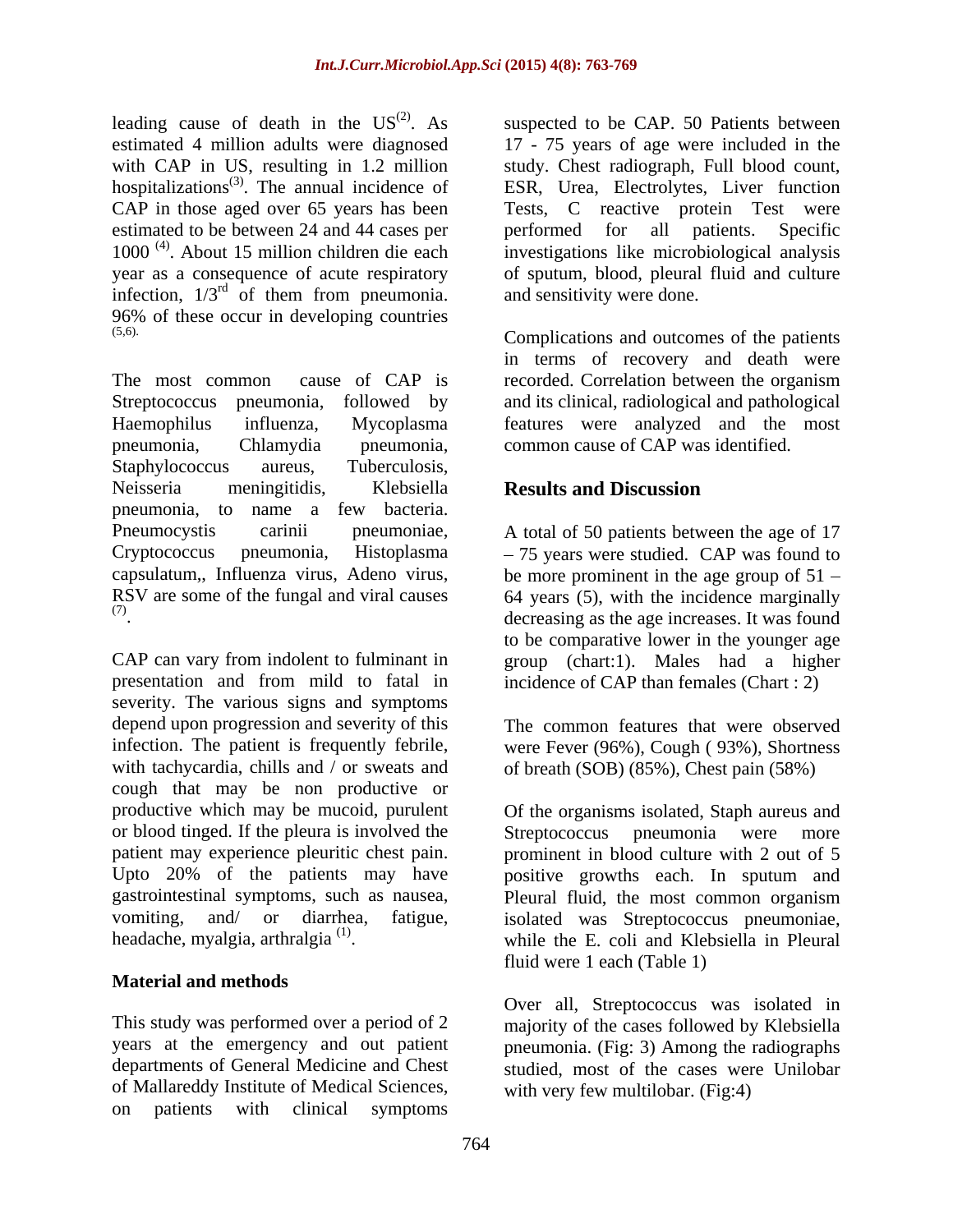Very few patients had local complications consolidation 3 (6%), and Empyema  $1(2\%)$ , but systemic complications were observed in

In our study, we observed a greater cases. incidence of CAP in the age group above 50 years (48%). Such observation was noted by  $\quad$  Lim et al  $^{(9)}$  reported 48% Pneumococcus Jokinen et al (8), who reported that incidence of CAP increased rapidly for each (13%), H. influenzae (7%), Mycoplasma year of age over 50 years and the rate was as pneumonae (3%). 23% was reported by high as 20 cases per 1000 per year. In Tadashi et al in Japan followed by H. another study be Kim et al, 41% of influenza (7.4%). incidence of CAP was seen in elderly (9)

We reported a greater incidence of CAP in males (70%), which was corroborated by studies by Leroy et al and Tadashi Ishida et Radiologically, 82% of the patients

In the study, 96% of the patients had a common symptoms. In a similar study by Albaum et al with 41.5% unilobular and Neill and Martin et al, 88% had cough with  $33.9%$  were multilobular.  $(1)$ 64% having sputum production. 57% having<br>chest pain  $(13)$  $\frac{(13)^2}{2}$  Our study showed local complications in

Blood culture was positive in 8% of the Septic shock was seen in 16% of the cases our study while Bohte et al <sup>(14)</sup> reported a culture positive of 16% and 61% for blood and sputum cultures. Among the local complications, 16%

Tadashi Ishida et al reported 5% positivity collapse consolidation and 2% with

like Pleural effusion-8 (16%), Collapse streptococcus pneumonia accounting for 11 cases of the total patients .

more number of patients with CAP (fig 4) In many similar studies world wide, CAP is one of the most infectious diseases the predominant organism accounting for and cause of morbidity and mortality  $13.3\%$  by fine et al  $^{(1\overline{6})}$ . This was followed by worldwide. H. influenza (1.5%), mixed growth in streptococcus pneumoniae was found to be 0.91%, Coxiella burnetti in 0.5% of the cases.

> isolated followed by Chlamydia pneumonia influenza (7.4%).

and 11.6 per 1000 by TJ Marrie  $(10)$  Interestingly, none of them reported Klebsiella or Pseudomonas which were the other common organisms isolated by us.

al who reported (65.6%), (72%) respectively presented with unilobular involvement with (11, 12). a single lobe of the lung being involved. history of fever, 88% had cough, 84 % SOB and  $54\%$  had chest pain which were the patients had unilobular involvement.  $^{(13)}$  and complications The most common organism isolated was energy and  $(2\%)$ , Collapse step<br>tococcus pneumonia accounting for 11 mpc systems of the total patients.<br>
CCAP (fig 4) In many similar studies would wide,<br>
tere observed Radiologically, 82% of the patients Only 18% of them had an involvement of more than 2 lobes which was similar t the studies by Keith et al where 55% of the Albaum et al with 41.5% unilobular and 33.9 % were multilobular.  $(17)$ 

cases while sputum had a yield of 26% in reported a respiratory failure (8%). 24% patients and systemic in 36% patients. Septic shock was seen in 16% of the cases followed by renal failure (12%) and respiratory failure (8%).

in blood cultures and 55% in sputum empyema. In a similar study by Leroy et al, cultures, while Carlos e al reported 10% in septic shock was seen in 45.2% of the cases Blood and 33% in sputum<sup>(15).</sup> The and multiple organ failure in 17.4%. Pleural Among the local complications, 16% presented with pleural effusion, 6% with collapse consolidation and 2% with disease was seen in 34% of the cases by et al (11)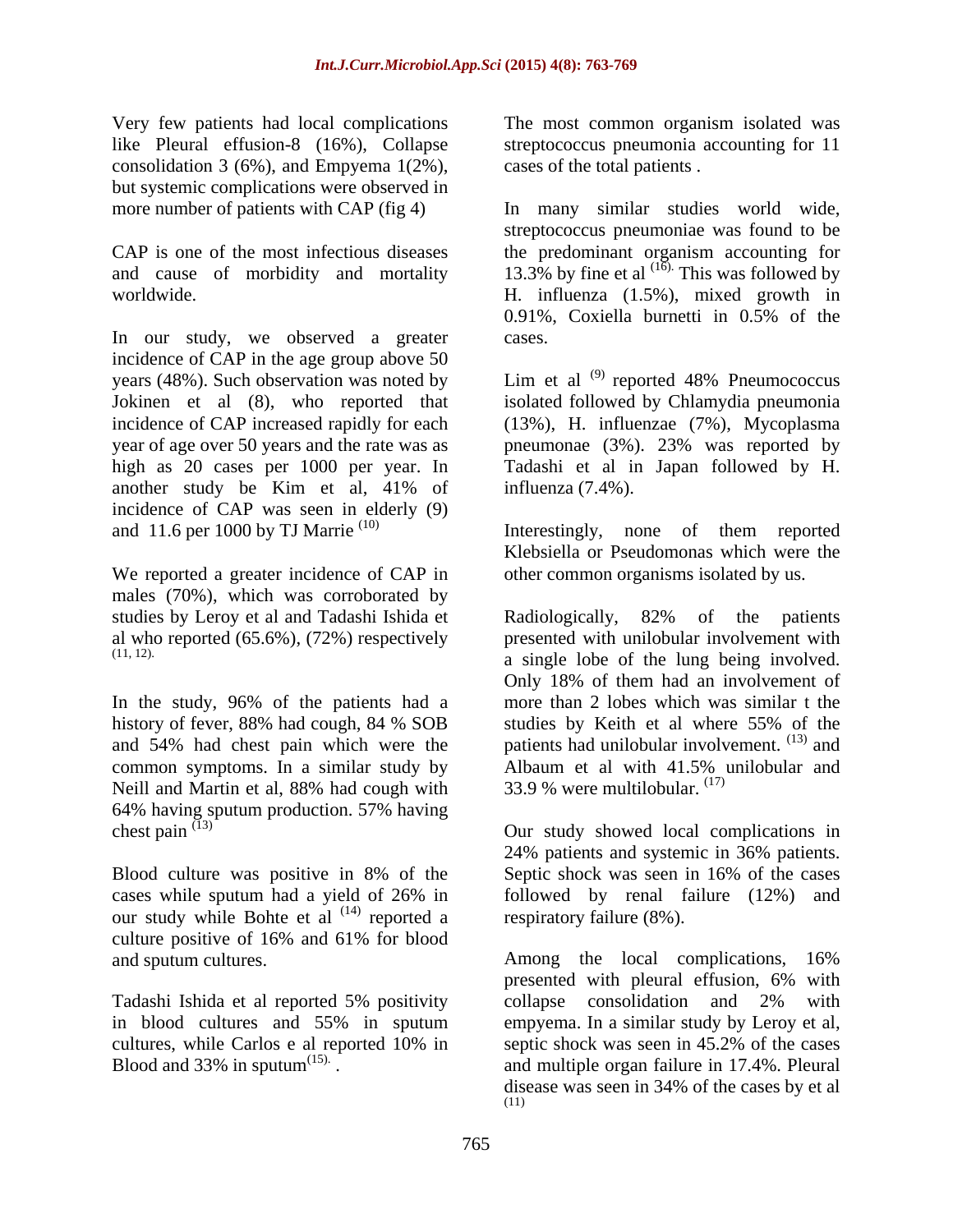| Site          | No        | of   Organism         | Number $(\%)$ |
|---------------|-----------|-----------------------|---------------|
|               | positives |                       |               |
|               |           | Staph aureus          | 2(40%)        |
| <b>Blood</b>  |           | Strept. peumoniae     | $2(40\%)$     |
|               |           | Pseudomonas           | 1(20%)        |
| Sputum        |           | Strept. peumoniae     | 7(50%)        |
|               | 14        | Klebsiella pneumoniae | $5(35.7\%)$   |
|               |           | E. coli               | $1(7.1\%)$    |
|               |           | Enterobacter          | $1(7.1\%)$    |
| Pleural fluid |           | Strept. peumoniae     | $2(50\%)$     |
|               |           | Klebsiella pneumoniae | 1(25%)        |
|               |           | E. coli               | 1(25%)        |

**Table.1**

**Chart.1** Age wise distribution of the incidence of CAP



# Chart.2 Sex wise distribution

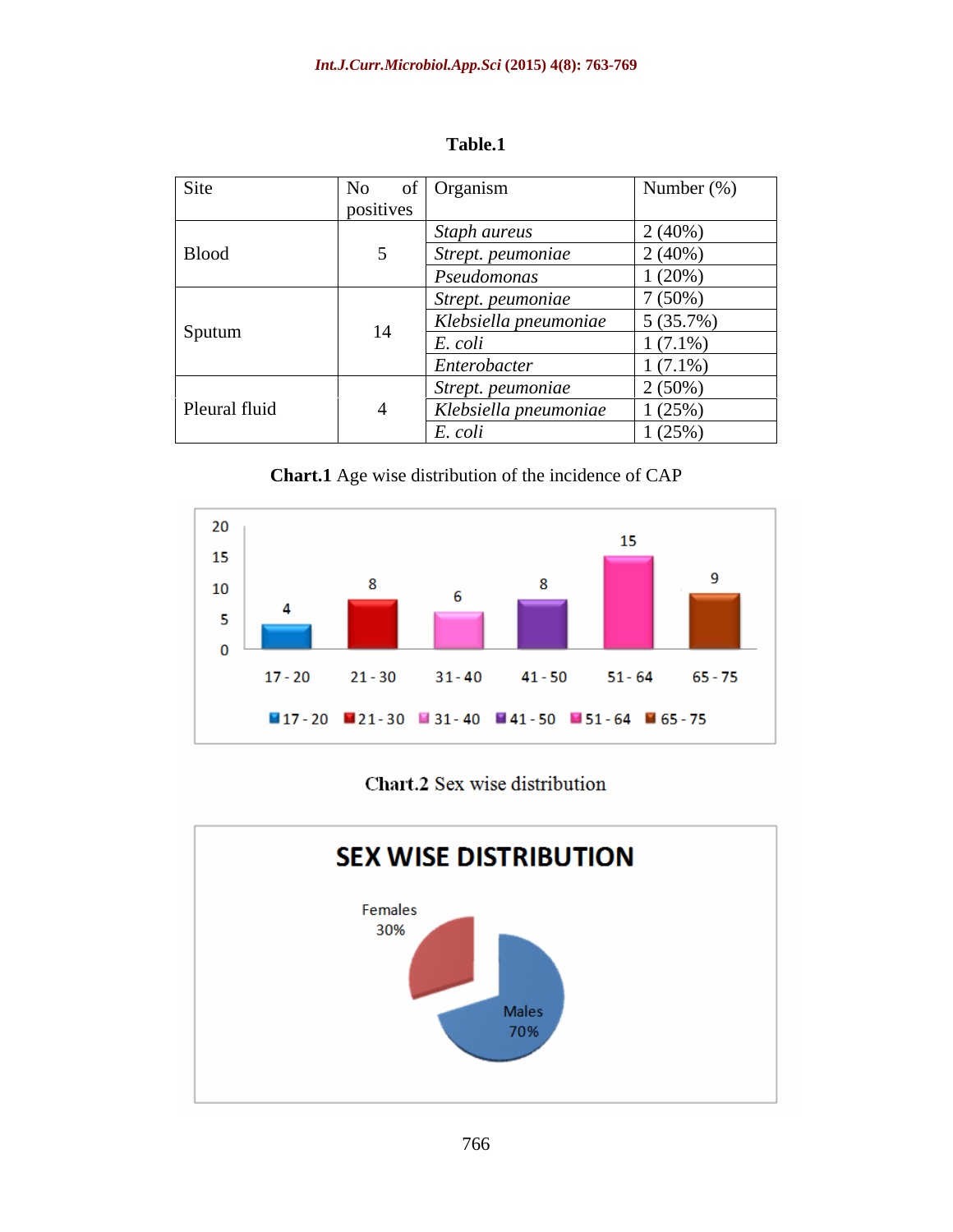

**Chart.3** The common symptoms observed in patients with CAP



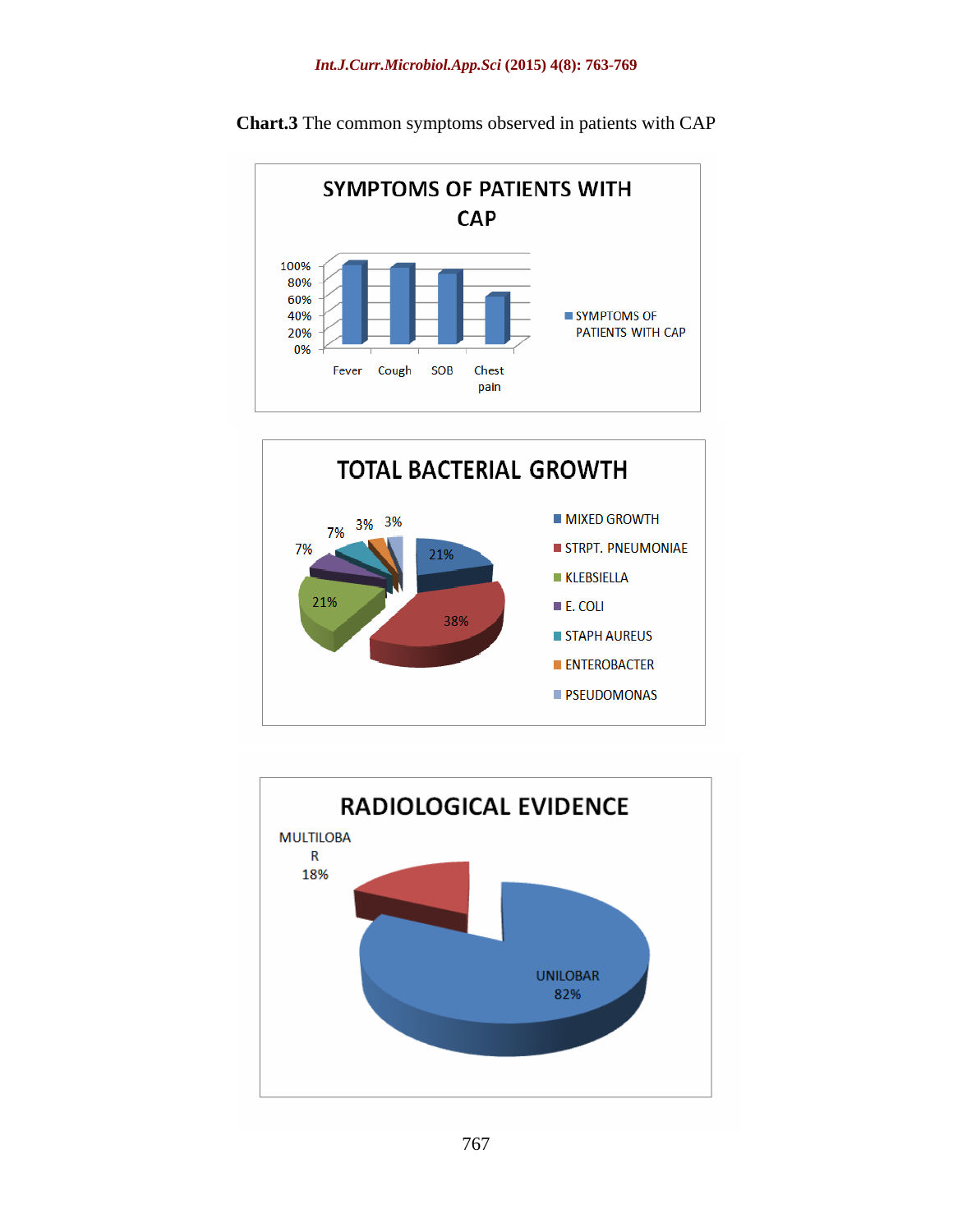

In conclusion, community acquired 3. Bartlett JG, Mundy LM. Community pneumonia is more prevalent in males than in females and in patients above the age 1995; 333:1618 group of 50 years, with Streptococcus pneumoiae being the most common bacterial cause. CAP mainly causes unilobar infection and may lead to systemic and local complications like septic shock and pleural effusion. Goroka Hospital, Papua New Guinea,

The prevalence of Community Acquired 6. Gwatkin DR Acute Respiratory Pneumonia among the out patients of our college is very high. As the symptoms of pneumonia is very similar to that of flu, the patients may not seek professional help on Crofton & Doughlas respiratory time. Therefore it is essential to educate them with reference to the signs and Community Acquir<br>symptoms and take proper action in time to 1, Chap 13. Pg 356 symptoms and take proper action in time to

- 1. Lionel A Mendell et al: Pneumonia,<br>
Harrisson's principles of internal 9. Lim WS, Macfarlane JT: Study of medicine, 17<sup>th</sup> Ed, New York McGraw
- Health United States, 2006, with chart management<br>health of 56:296-301. book on trends in the health of  $56:296-301$ . <http://www.cdc.gov/nchs/data/hus/hus0> 6.pdf. Accessed 17 January 2007
- Acquired Pneumonia. J Eng J Med: 1995; 333:1618
- Schneider EL, Infectious diseases in the elderly: Ann Intern Med 1983; 98: 395
- 5. Shaun F, Gratten M, Germer S, et al: Aetiology of pneumonia in Childern, Lancet, 1984, ii, 537
- 6. Gwatkin DR Acute Respiratory Infections in under-fives: 15 million deaths a year: lancet 1985:ii:699
- Douglas Seaton et al, Textbook of Crofton & Doughlas respiratory diseases, 5<sup>th</sup> ed, Blackwell science, Community Acquired Pneumonia Vol 1, Chap 13. Pg 356
- prevent morbidity and mortality. 8. Jokinen C, Heiskanen L, Juvonen H et **References** pneumonia in the population of four al, Incidence of Community Acquired municipalities in eastern Finland: Am J Epidemiol1993:137:977-988
- Harrisson's principles of internal  $\frac{9}{2}$ . Lim WS, Mactarlane JT: Study of medicine 17<sup>th</sup> Ed New York McGraw community acquired pneumonia <sup>th</sup> Ed, New York McGraw community acquired pneumonia Hill, Vol 2, Chapt 251 2. National Centre for Health Statistics, to hospital: implications for 9. Lim WS, Macfarlane JT: Study of community acquired pneumonia aetiology (SCAPA) in adults admitted to hospital: implications for management guidelines; Thorax 2001; 56: 296-301.
	- Americans: 10. Thomas J Marrie: Comminity Acquired Pneumonia, Clin Inf Dis 1991: 18, 501  $-15.$